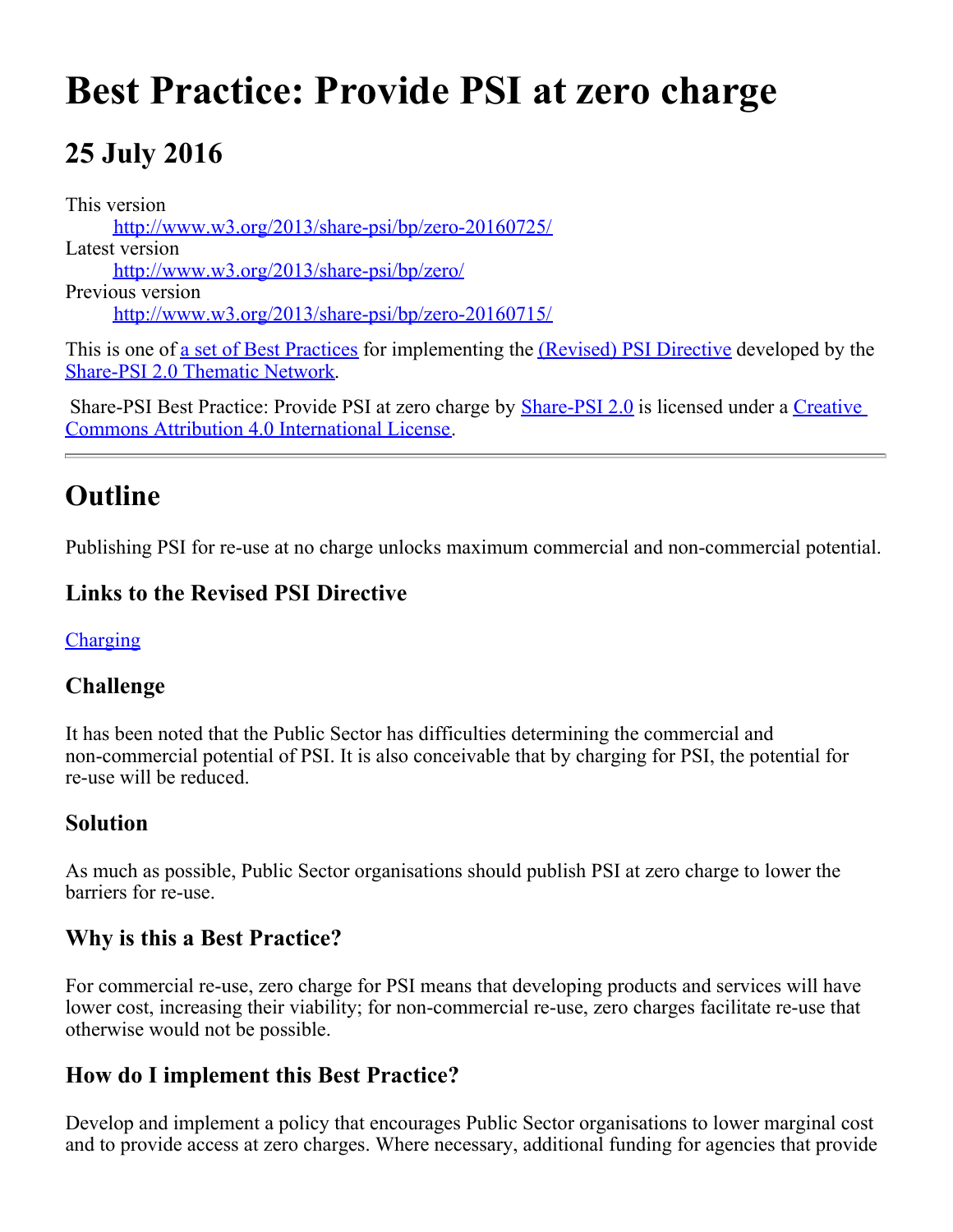PSI at zero charges may be necessary.

## **Where has this best practice been implemented?**

This best practice has been implemented in an overwhelming number of data portals. The following list gives a number of examples but there are many more.

- [European Data Portal](http://www.europeandataportal.eu/)
- [European Union Open Data Portal](https://data.europa.eu/euodp/en/data)
- [Slovenia Meteo office](http://meteo.arso.gov.si/met/sl/service/)
- [Data Portal Austria](https://www.data.gv.at/)
- [Data Portal Germany](https://www.govdata.de/)
- [Data Portal Netherlands](https://data.overheid.nl/)
- [Open Data Portal Spain](http://datos.gob.es/)
- [Open Data CNMC](http://opendata.cnmc.es/)
- [Open Data Euskadi \(Basque Country\)](http://opendata.euskadi.eus/)
- [Municipality of Madrid Open Data](http://datos.madrid.es/)
- [Open Data Gipuzkoa](http://www.gipuzkoairekia.eus/)
- [Municipality of Las Palmas de Gran Canaria](http://datosabiertos.laspalmasgc.es/)
- [Open Data Flanders](http://opendata.flanders.be/)
- [Open Data Portal of Finland](http://opendata.fi)
- [Helsinki Region Infoshare](http://www.hri.fi/en/open-data/)
- [The Finnish Meteorological Institute](http://en.ilmatieteenlaitos.fi/open-data)
- [National Land Survey of Finland](http://www.maanmittauslaitos.fi/en/professionals/digital-products/datasets-free-charge)

# **References**

- Samos Workshop paper: [A Federation Tool for Open Data Portals](https://www.w3.org/2013/share-psi/wiki/images/c/cc/Share-PSI_FederationTool_v03_en_paper_SCG.pdf) (PDF) M<sup>a</sup> Dolores Hernández Maroto
- Samos Workshop: Many presentations and discussions at the Samos Share-PSI workshop mentioned how difficult it is for public sector bodies to assess the commercial potential of the information that they publish. Ease of publication is an identified requirement of the Open Group's [Open Public Sector Data Business Scenario](http://www.opengroup.org/openplatform3.0/opsd-bs/p2.htm).
- Lisbon Workshop paper: [A Federation Tool for Open Data Portals](https://www.w3.org/2013/share-psi/wiki/images/0/0f/Spanishinfomediary.pdf) (PDF) M<sup>a</sup> Dolores Hernández Maroto
- Timișoara Workshop paper: [OpenMove: How Trentino opened public transportation data and](https://www.w3.org/2013/share-psi/workshop/krems/papers/OpenMove) [benefitted of a mobile ticketing solution for free](https://www.w3.org/2013/share-psi/workshop/krems/papers/OpenMove) (PDF), Lorenzo Modena, CEO OpenMo

# **Local Guidance**

This Best Practice is cited by, or is consistent with, the advice given within the following guides:

- (Austria) [Framework for Open Government Data Platforms](https://www.w3.org/2013/share-psi/lg/Austria#atGuide)
- (Belgium) [Open Data Handleiding](https://www.w3.org/2013/share-psi/lg/Belgium#vlGuide) Open Data Handbook
- (Croatia) [Preporuke o prilagodbi skupova podataka za javnu objavu i ponovno korištenje](https://www.w3.org/2013/share-psi/lg/Croatia#hrGuide) Open Data Guide, Croatia
- (Finland) [Helsinki Region Infoshare](https://www.w3.org/2013/share-psi/lg/Finland#hriGuide)
- (Greece) [Εφαρμογή των διατάξεων του Κεφαλαίου Α' του ν. 4305/2014 \(ΦΕΚ 237/Α΄ \)](https://www.w3.org/2013/share-psi/lg/Greece#grGuide) Guidelines on the implementation of open data policy and l. 4305/2014
- (Hungary) [Nyílt Adatok kézikönyv](https://www.w3.org/2013/share-psi/lg/Hungary#huGuide) Open Data Handbook